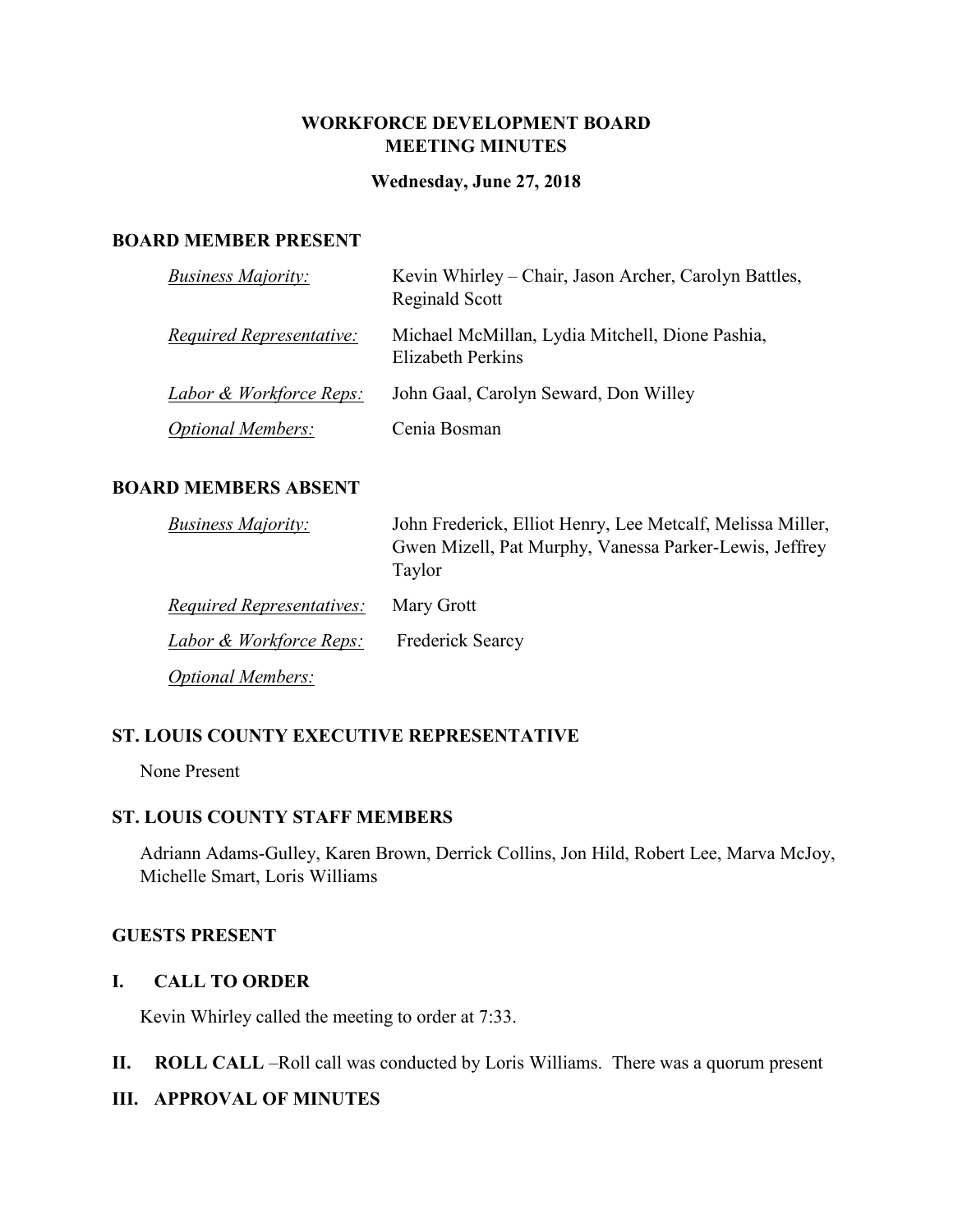A motion was made and seconded to approve the minutes as written. The motion carried and the minutes were approved with no changes or revisions.

## **IV. CHAIRMAN'S REPORT**

The Chair reported on the Missouri Association of Workforce Development (MAWD) Conference in May. At the conference he attended several workshops including one conducted on the Talify assessment tool that is available in the MOJobs system. He felt that the product serves the clients well and encouraged those in attendance to take the Talify assessment if they have not yet done so. He also stated that it might be possible to bring people from the company in to speak with the Board about the product.

The Chair spoke about the expanding the scope of the Board. He spoke of the survey that was being conducted to ascertain the Board's desire to receive more training. The Deputy Director spoke briefly on the Training Tuesdays workshops that were being proposed and reported the results of the survey that had been developed to ascertain their requirement. The Chair encouraged the Board members to complete the survey to provide a more accurate picture of the direction the Board wanted to take. He asked if more training was something they wanted to do at all. Most confirmed, verbally (no actual vote taken) that they did want more training.

# **V. COMMITTEE REPORTS**

# • **Financial Report – Adriann Adams-Gulley**

The Director of Financial Services and Information Systems (FSIS) reported that as of April 30, 2018, the WIOA Formula Funds were at an actual expense rate of 65%. Actual expense rates in program funds were at 72% for both adult and dislocated worker programs, the Limited English Proficiency program through the International Institute was expended at a rate of 81%, and In-School Youth, Out-of-School Youth (Promise Zone) and Out-of-School Youth II programs were actually expended at a rate of 55%, 47% and 45% respectively. ITA program expenditures are at a rate of 113% and OJT expenditures stand at 62%. Adult internal administrative and program funds have an overall actual expense rate of 65%, Dislocated Worker internal administrative and program funds have an overall actual expense rate of 59% and Youth internal administrative and program expense rates have an overall expense rate of 57%.

During the same reporting period, TANF Summer Job League (SJL) funds for PY17 were 100% expended by Urban League and 89% expended by Family and Workforce Centers of America. The internal administrative and program funds for SJL has been expended at a rate of 32%.

The Equal Opportunity funds have been expended at an actual expense rate of 64% as of April 30, 2018.

The Director of FSIS and the Deputy Director explained to the Board that funds to carry the ITA program through the remainder of PY17, covering current expense rates and forecasting for subsequent months, \$75,500.00 could be transferred from the OJT program to ITA program with the Board's approval.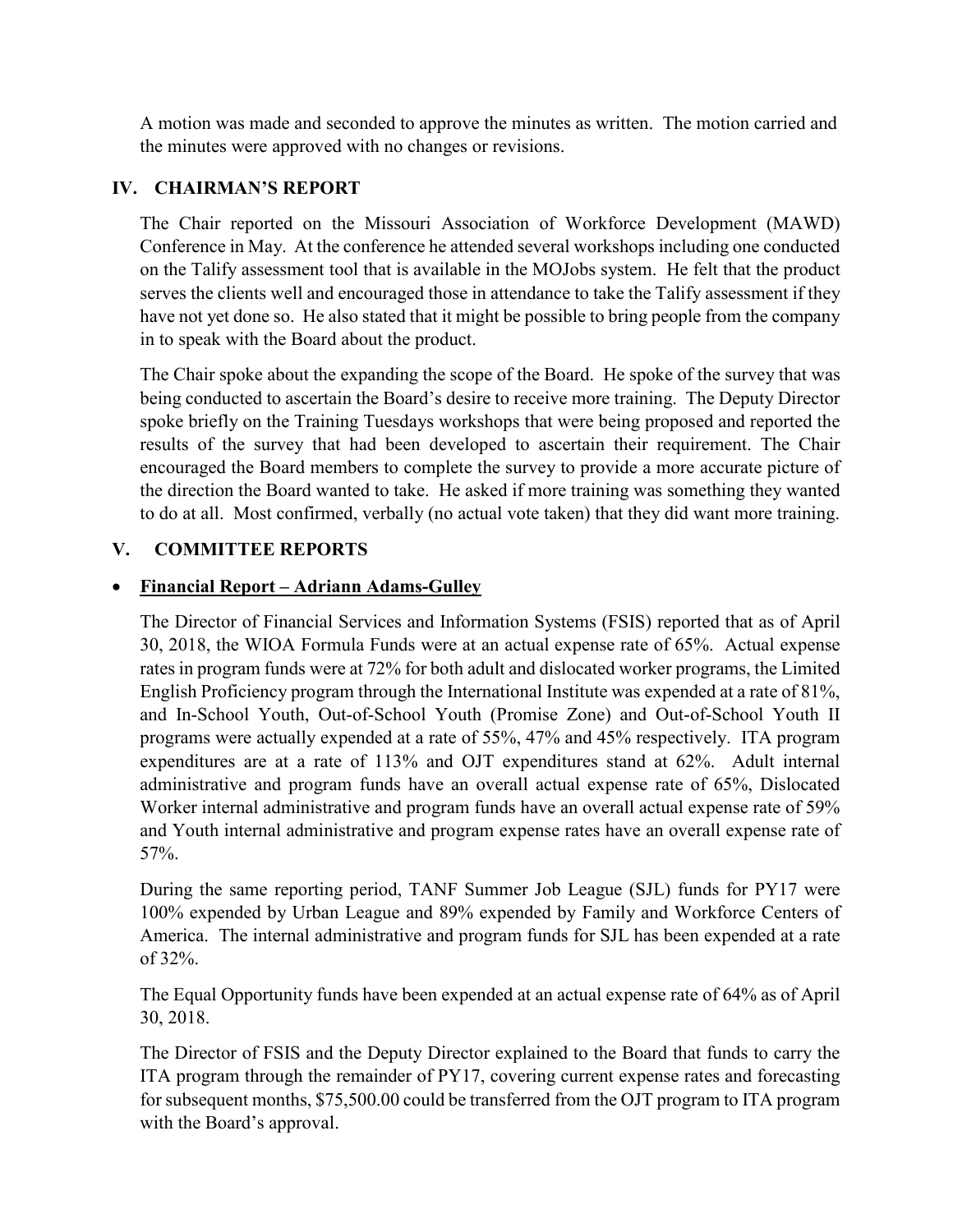# • **Disability Resource Committee – Lydia Mitchell reporting**

The committee member reported that the Disability Resource Committee had several upcoming events. The committee would be hosting two workshops on June  $28<sup>th</sup>$  and June  $29<sup>th</sup>$  for clients receiving benefits from Social Security. The purpose of the workshops is to help the clients understand their benefits. The Disability Resource Committee will host its *Accommodations for Success* event again this year. This year's event will hosted by the St. Charles Region at Calvary Church on August 9, 2018. A Reverse Job Fair will once again be a part of the event.

### • **Career Pathway Committee – Blake Hamilton reporting**

The committee member reported that the Career Pathway Committee has been focusing on addressing the skills-to-employment gaps including: gathering data from the Middle-Skills Jobs Report which is pending, working with an analyst on the Under-employment Report which will help the region make data-driven workforce decisions, and developing Career Pathway guides. Both Normandy and Jennings High Schools now have Career Pathway programs in their high schools.

Included in his report, were actions that are being taken throughout the St. Louis Region to more expeditiously align foreign-born citizens with career paths in accordance with their skills, abilities, experiences and credentials obtained in other countries.

### • **Youth Council – Cynthia Wilson reporting**

The Program Director reported that the committee last met on May 3, 2018. The attendance at the meeting was low, but the dialogue was productive – addressing ways to increase youth services, methods for accessing the youth and increasing youth participation. The committee's next meeting will be August 2, 2018, 9:00 am, at Northwest Crossings Job Center in the Large Conference Room.

# **VI. DEPUTY DIRECTOR'S REPORT**

The Deputy Director reported on the new direction of workforce development in the State of Missouri. The Best in the West campaign has been kicked off with the focus on three strategic areas: Strategy, the Workforce, and branding. A committee member responded to the Deputy Director's report by informing the Board that the official kick-off for this initiative was taking place that day, 6/227/18, beginning at 9:00 at the Danforth Plant Science Center, 975 North Warson Road St. Louis, Missouri 63132.

The Deputy Director spoke of the breadth of the field of workforce development, informing the Board of the direction of the State which is looking in the areas that drive innovations and the workforce narrative. Price-Waterhouse is reviewing statistical reports and taking the lead in guiding the state.

The Director of Compliance reported on her and the Compliance Team's activities since her arrival in January. The team has done several file audits, including a 100% audit conducted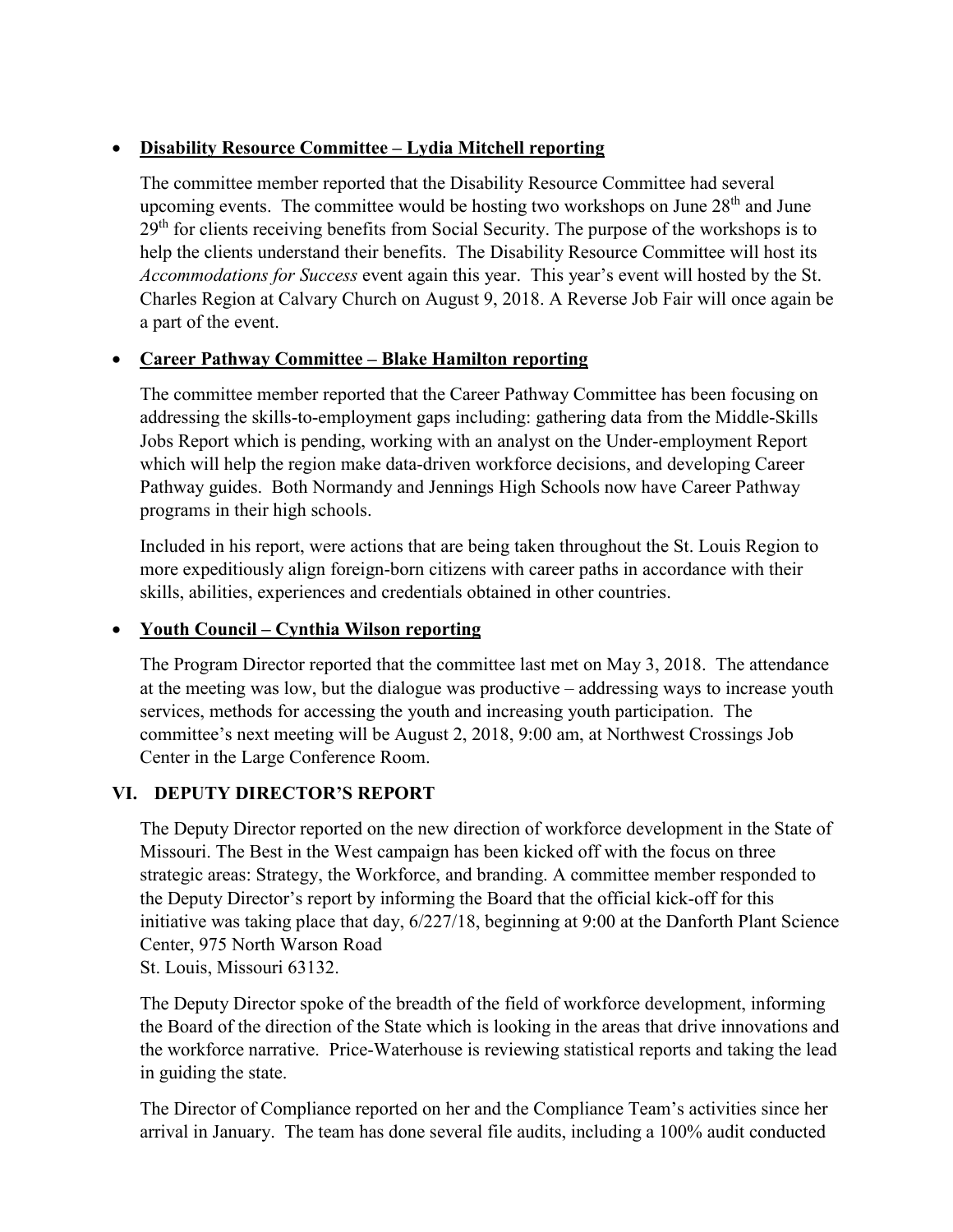within her first months here. In addition, several processes and practices were reviewed resulting in the revision or halt of those processes or practices in an effort to improve compliance and make file approval more expeditious.

Dr. Manning also reported that the department did go through a sub-state monitoring review in with the State of Missouri in April. There were no substantial findings in the review. While the official review report has not yet been received, Dr. Manning did not anticipate any significant issues as evidenced by the brief-out conference held at the conclusion of the review.

All WIOA Subrecipient vendors (*Family and Workforce Centers of America, the Urban League of Metropolitan St. Louis and the International Institute of St. Louis*) gave a 10-15 minute End-of-the-Year presentation for the 2017 program year (PY). The reports included statistical accomplishments, barriers faced, on-going or pending initiatives and some of the success stories of their programs.

# **VII. NEW BUSINESS**

- a. Transfer \$75,500 of WIOA Adult funds from OJT to ITA (Reference Financial Report for details). **A motion was made and seconded to transfer \$75,500 from OJT to ITA. Vote taken – Unanimously approved.**
- b. The State of Missouri has notified St. Louis County Workforce Development via DWD Issuance 20-2017 of the WIOA formula funding for PY18/FY19 award of \$4,746,505 to be allocated as: Adult –  $$1,753,914$ ; Youth –  $$1,863,057$ ; Dislocated Worker – \$1,129,534.00. **A motion was made and seconded to accept the formula funding grant in the amount and allocations stated. Vote taken – Unanimously approved.**
- c. The State of Missouri has notified St. Louis County Workforce Development of the TANF Summer Jobs League funding award totaling \$531,303.40 to be distributed in two allocations: \$197,936.56 available June 1, 2018 through August 31, 2018; \$333,366.84 available July 1, 2018 through June 30, 2018. **A motion was made and seconded to accept the total award of TANF funds. Vote taken – Approved with two (2) abstentions.**
- d. The WDB voted to amend the WIOA contracts for all program to extend the contract service periods from June 30, 2018 to October 31, 2018 and increase funding for all programs through the same period: Adults – \$200,000.; Dislocated Workers – \$80,000; Out-of-School Youth (Promise Zone) – \$100,000; Out-of-School Youth II – \$60,000; In-School Youth – \$52,000; Adult – Limited English Proficiency – \$40,000; ITA – \$160,000; OJT – \$112,000. **A motion was made and seconded to approve the contract amendments to extend service time and increase funding allocations to the service providers. Vote taken – Approved with two (2) abstentions.**
- e. The WDB voted to approve the Board's and committee meeting schedules for the 2018 Program Year. A request was made to correct the dates of the Disability Resource Committee meeting to bi-monthly meetings to the 2nd Tuesday. **A motion was made**